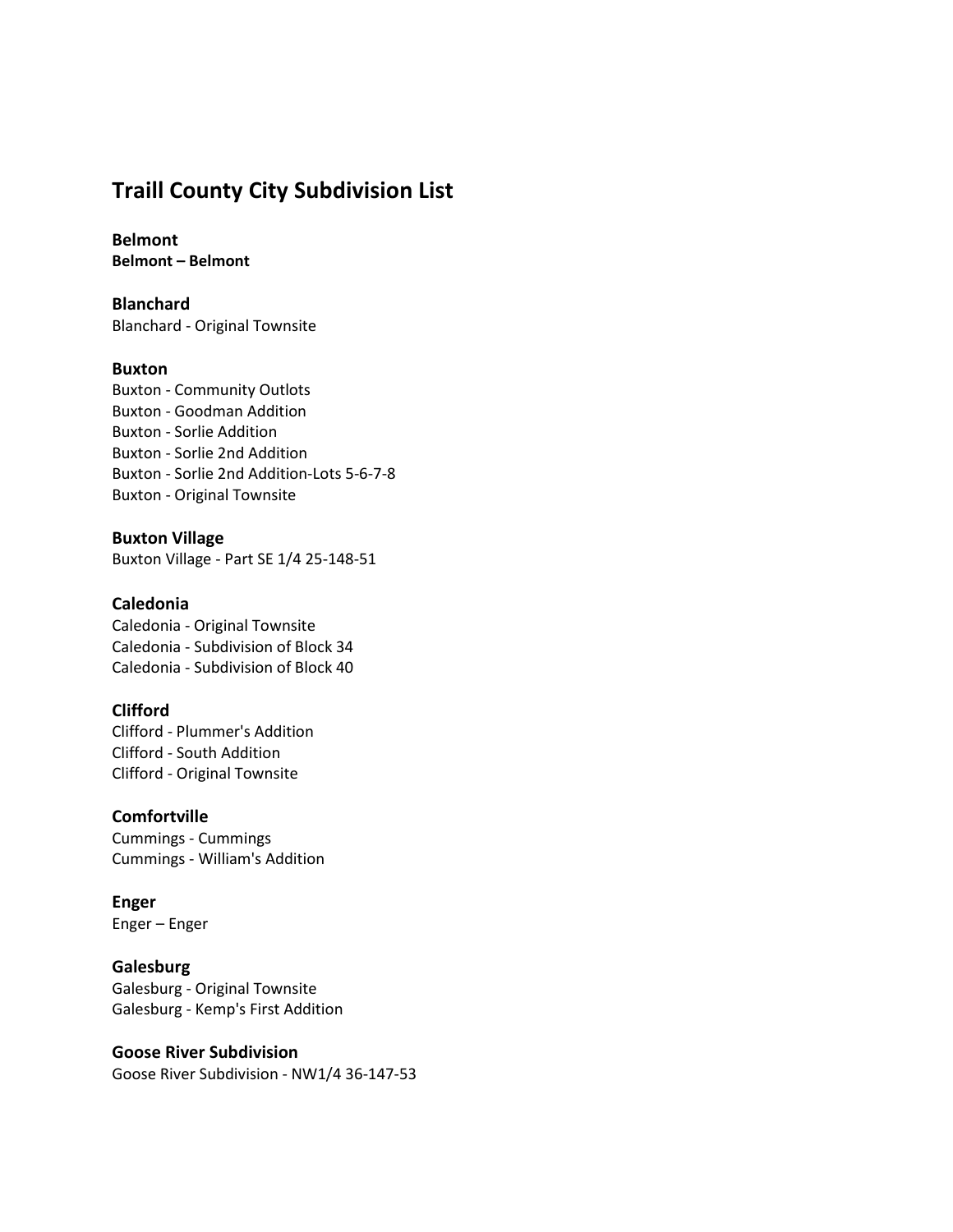## Grandin

Grandin - Lindsley's Addition Grandin - Annexation Grandin Cemetery

## **Hatton**

Hatton - Original & 1st Addition Hatton - 2nd Addition Hatton - 3rd Addition Hatton - 4th Addition Hatton - 5th Addition Hatton - Aasens Outlots Hatton - Melaas Addition Hatton - Outlots A,B,C,D,E,F&G Hatton - Southside Outlots Hatton - Olaf Bye's 1st Addition Hatton - Skjoiten's 1st Addition Hatton - North Hatton Addition

## Hillsboro

- Hillsboro Blake Additon
- Hillsboro Bohm's Addition
- Hillsboro Bohm's 2nd Addition
- Hillsboro Comstock Addition
- Hillsboro James Hill Addition Amended Replat
- Hillsboro Jahn's Addition
- Hillsboro Northwest Addition
- Hillsboro Original Townsite-Blk 19 Lots F,G,H,I,J,K
- Hillsboro Park Addition
- Hillsboro Peerson's Addition
- Hillsboro Sarles Addition
- Hillsboro Sargeants Addition
- Hillsboro Southside Addition
- Hillsboro White's First Addition
- Hillsboro White's First Addition-Block 5
- Hillsboro Bank Subdivision-Lot 12 Block 19
- Hillsboro Larson & Johnson's Subdivision
- Hillsboro Original Townsite
- Hillsboro Paulson's Subdivision
- Hillsboro Syndicate-Subdivision Lots 13,14,15,16,17,&18 Block 19
- Hillsboro West Side Addition
- Hillsboro West Side Addition Lots A & B of Lot 23, Block 2
- Hillsboro Block A
- Hillsboro West Court House-Block B
- Hillsboro Ellingson Addition
- Hillsboro Kelleher Addition
- Hillsboro Kingman Addition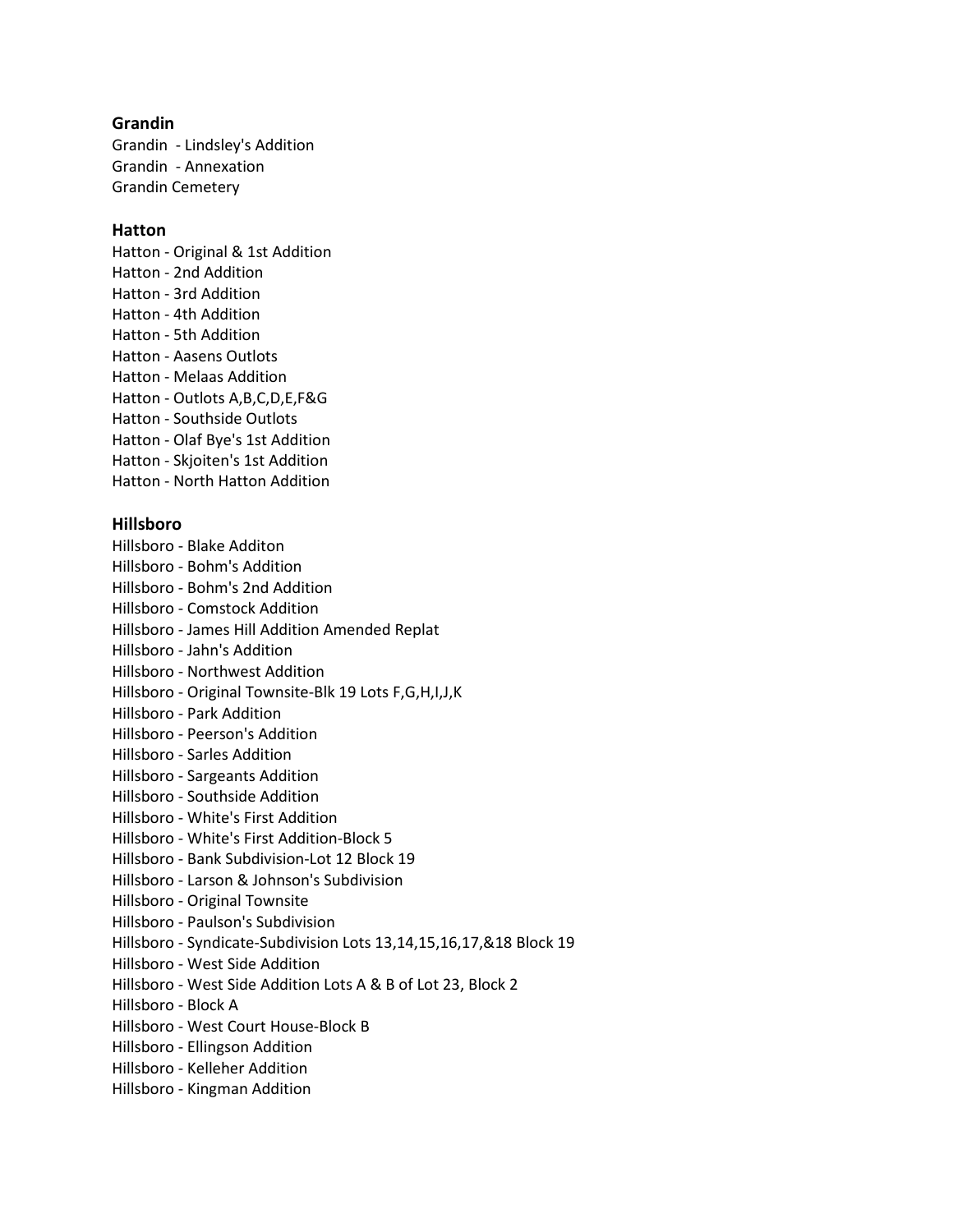- Hillsboro Kingman Addition Amended Replat
- Hillsboro Kingman Addition Replat of Block 4
- Hillsboro Kingman Addition Subdivision Lot 5, Block 5
- Hillsboro Meyer Addition
- Hillsboro Midway Addition
- Hillsboro Skogen Addition
- Hillsboro Stuart Addition
- Hillsboro Stuart's 2nd Addition
- Hillsboro Thompson Addition
- Hillsboro Thompson-Wildeman Addition
- Hillsboro Woodland Addition
- Hillsboro Woodland Addition-Replat of Subdivision of Lot 14
- Hillsboro Nelson Addition
- Hillsboro Haco Addition
- Hillsboro Kiwanis Addition
- Hillsboro Kiwanis Addition Replat
- Hillsboro Traill Addition to Hillsboro
- Hillsboro Traill 2nd Addition to Hillsboro
- Hillsboro Laney & Jeffers 1st Addition
- Hillsboro Sorlie's Addition
- Hillsboro Busch Addition
- Hillsboro Agcountry Addition
- Hillsboro Riverbend Addition
- Hillsboro Commercial Park Subdivision
- Hillsboro Prairie View Addition

## Mayville

- Mayville B K Groth Lot (SW 31-147-52)
- Mayville Bluff Addition
- Mayville Brunsdale Addition
- Mayville Brunsdale 2nd Addition
- Mayville Brunsdale 3rd Addition
- Mayville Brunsdale 4th Addition
- Mayville Brunsdale 5th Addition
- Mayville Crockett & Shotwell Addition
- Mayville Crockett & Shotwall Replat of Blk 4 & N 1/2 Blk 5
- Mayville East Estates Condominium
- Mayville Gibb's Addition
- Mayville Goodman's Addition & Replat
- Mayville Larson Addition
- Mayville Larson Addition Replat
- Mayville Normal Park Addition
- Mayville Original Townsite
- Mayville Alm Addition
- Mayville Alm Addition Amended Replat Blocks 1-4-5
- Mayville Alm Addition Amended Replat W1/2 Blocks 2-3-6
- Mayville Dahlby's Addition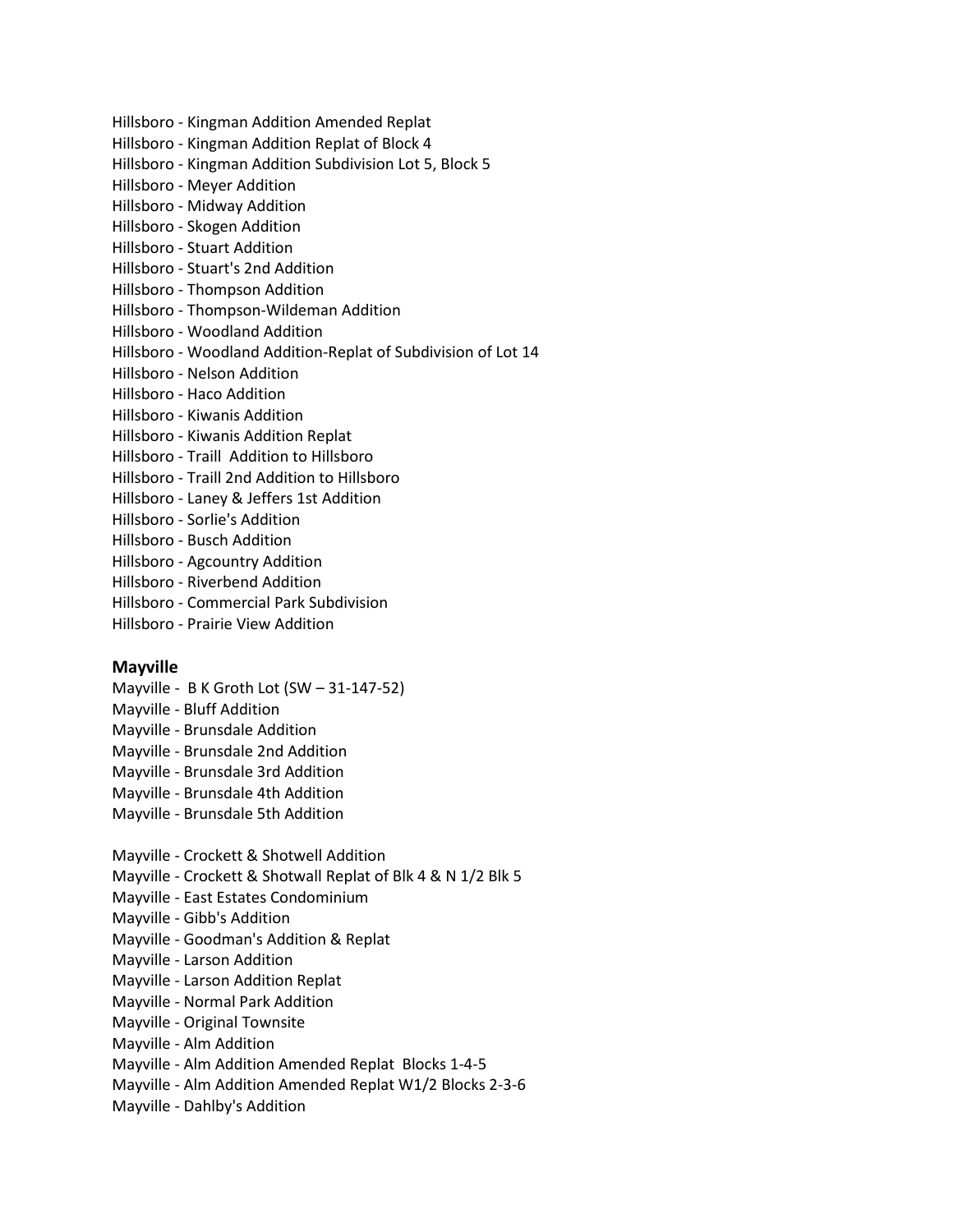- Mayville Gummer's Addition Mayville - Harrington Subdivision Mayville - Luther Memorial Home Addition Mayville - Pautz Addition Mayville - Pautz 2nd Addition Amended Plat Mayville - Eastvold Addition Mayville - Eastvold 2nd Addition Mayville - Eastvold 3rd Addition Mayville - Eastvold 4th Addition Mayville - Westwood Acres Mayville - Westwood Acres 2nd Addition Mayville - Karlstad Addition Mayville - Riverside Addition Mayville - Schultz's Addition Mayville - Riverwood Addition Mayville - Mayville Cemetery Mayville - Mayville Cemetery Addition Mayville - Mayville Cemetery 3rd Addition
- Mayville Mayville Cemetery 4th Addition

#### Portland

- Portland Hillside Addition
- Portland Jahr's Addition
- Portland Original Townsite
- Portland Riverside Addition Blocks 1-2-3
- Portland Riverside Addition Blocks 4-5-6-7
- Portland Riverside 2nd Addition
- Portland Riverside 3rd Addition
- Portland Woodruff Addition
- Portland Vacated Helen Street 8'x300' adj to East Boundary of Blk 33
- Portland Vacated Helen Street Between Parke Ave & 7th St
- Portland Overby Heights Addition

#### Quincy

Quincy- 16 Rod Square - Quincy

#### Railroad

Railroad - Industrial Lots

#### Reynolds

Reynolds - Original Townsite Reynolds - 3rd Addition Reynolds - Outlots A & B Reynolds - Griggs Addition Reynolds - Griggs 2nd Addition Reynolds - Leiss's First Addition Reynolds - Original Townsite